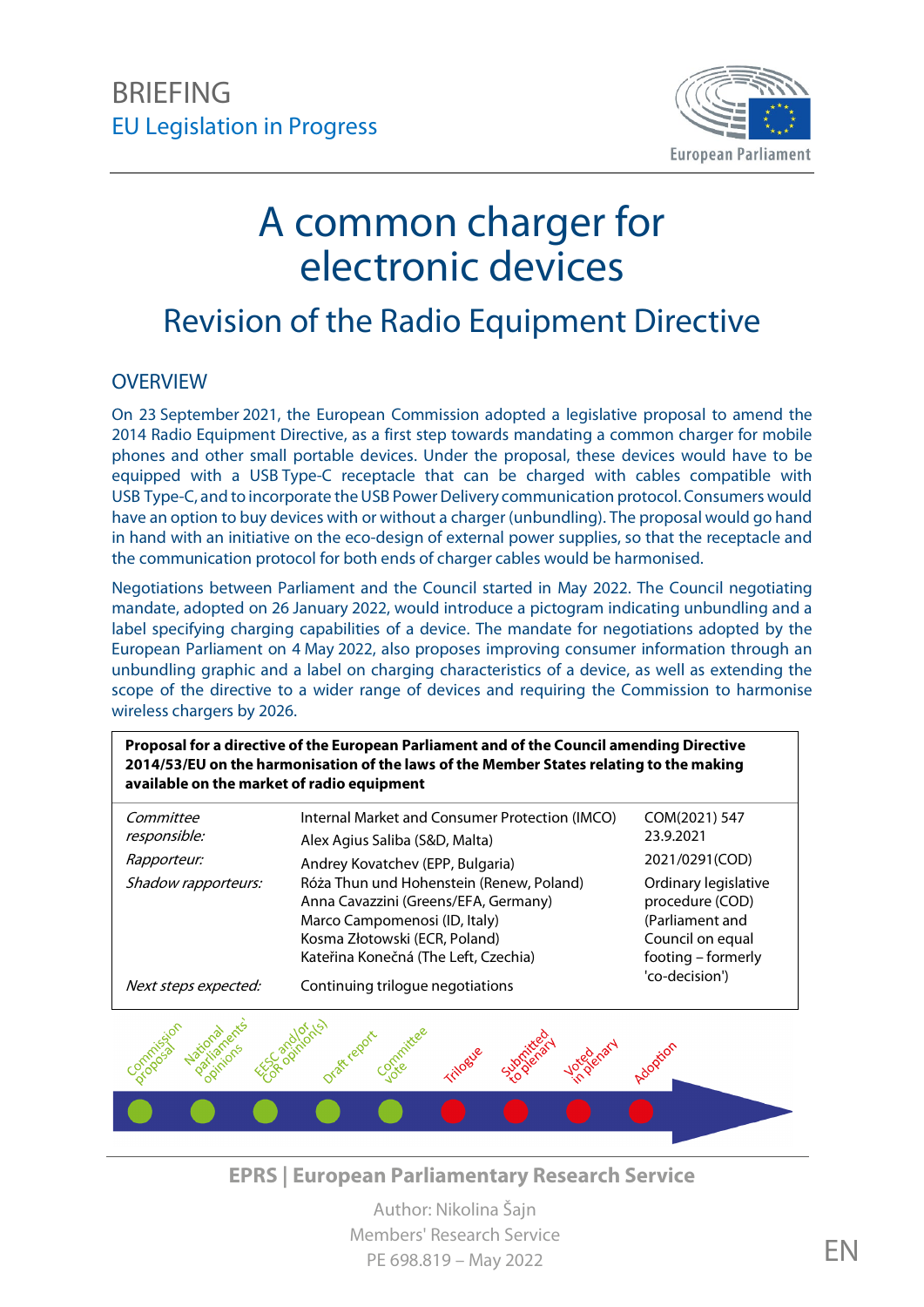## Introduction

On 23 September 2021, the European Commission put forward a [proposal](https://eur-lex.europa.eu/legal-content/EN/TXT/?uri=CELEX%3A52021PC0547) amending the Radio Equipment Directive, thereby taking a first step towards introducing mandatory requirements for a common charger for mobile phones, tablets, digital cameras, headphones, headsets, handheld videogame consoles and portable speakers. Harmonisation of chargers for portable devices across the EU – announced in the **[new circular economy action plan](https://eur-lex.europa.eu/legal-content/EN/TXT/?uri=CELEX%3A52020DC0098)<sup>[1](#page-9-0)</sup>** – is expected to reduce consumer inconvenience as well as electronic waste ('e-waste'). According to a December 2019 [study](https://op.europa.eu/en/web/eu-law-and-publications/publication-detail/-/publication/c6fadfea-4641-11ea-b81b-01aa75ed71a1) done for the Commission, 84 % of consumers said they had experienced problems relating to phone chargers in the previous two years, namely: having too many chargers taking up space in the home or workplace; not being able to charge mobile phones as fast with other chargers, or charge different devices with the same charger, or find a compatible charger; and confusion about which charger works with what device. The study also found that consumers have more chargers than they need and that, in 2018, these excess mobile phone chargers were responsible for 11 000 tonnes of e-waste and 600 kilotonnes of  $CO<sub>2</sub>$  emission equivalent.

Establishing a common charger for mobile devices has been on the EU agenda for over a decade. In 2009, the Commission facilitated a voluntary memorandum of understanding (MoU), signed by major producers, that aimed to guarantee interoperability between chargers and mobile phones on the EU market. The MoU resulted in a significant reduction of available charger types and a convergence to USB Micro-B connectors on the device side:<sup>[2](#page-9-1)</sup> while there were more than 30 proprietary chargers on the EU market in 2009, by 2012 (a year after the MoU started to apply), nine in ten new devices supported the USB Micro-B connection. However, the MoU expired in 2014, and a new one has not been signed.

In the meantime, as USB Micro-B is unable to power new, bigger phones at reasonable speed, most manufacturers started to shift towards the faster USB Type-C ('USB-C') connectors, first on high-end and now also on mid-range phones and small portable devices. The latest attempt at an agreement on a MoU was proposed by the industry in 2018; while also promoting a shift to USB-C connectors, however it would still allow the use of proprietary connectors, which was deemed unacceptable by the Commission. A June 2021 [study](https://op.europa.eu/en/publication-detail/-/publication/90e9a07d-1054-11ec-9151-01aa75ed71a1/language-en/format-PDF/source-229339792) done for the Commission estimated that in 2019, 44 % of mobile phones sold in the EU had a USB-C connector at the device end, while 38 % (mostly older and lower-end phones) had a USB Micro-B, and 18 % had Apple's Lightning connector.<sup>[3](#page-9-2)</sup> According to the study, without any regulatory intervention, USB Micro-B is expected to be completely superseded by USB-C connectors by 2026, while the Lightning share will stay the same.<sup>[4](#page-9-3)</sup>

Legislation on common chargers was announced in the 2020 Commissio[n work programme,](https://eur-lex.europa.eu/legal-content/EN/TXT/?uri=COM:2020:37:FIN) under the second priority – 'A Europe fit for the digital age'. Adoption was originally planned for the third quarter of 2020, but has since been postponed several times. The legal instrument envisaged has also changed: while it was expected that the new rules would be set out in a delegated act, in line with the provisions of the Radio Equipment Directive, the Commission ultimately decided to propose amendments to the directive itself, to be adopted by ordinary legislative procedure (co-decision by Parliament and Council).

## **Context**

A typical wired mobile charger is made up of an **external power supply (EPS)**, which plugs into the electrical outlet, and a **cable**[5](#page-9-4) (see Figure 1 below). The cable has plugs at either end. One connects to the receptacle on the EPS and the other to the receptacle on the device that needs to be charged. Both the EPS and the device also need to include an **interoperable communication protocol** ('handshake protocol') that enables the EPS and the device to communicate, so that the EPS does not provide more power than the device requires and does not damage the battery.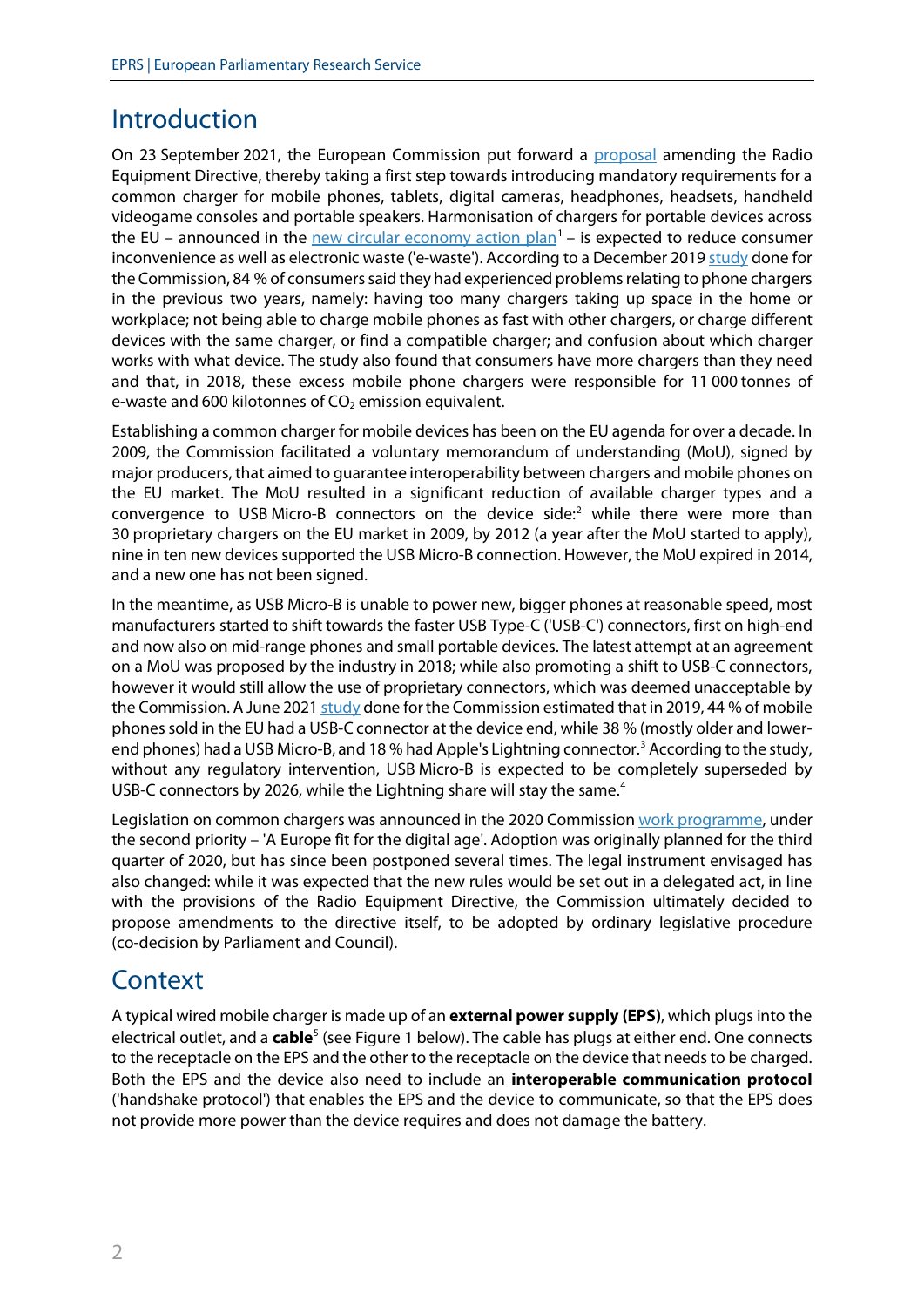

Figure 1 – Charger components

Source: EPRS, based on the Commissio[n impact assessment,](https://eur-lex.europa.eu/legal-content/EN/TXT/?uri=CELEX%3A52021SC0245&qid=1634303077723) pp. 9 and 121. Graphic by Samy Chahri.

The 2009 MoU defined the common charger using the USB Micro-B connector, which provided 7.5 watt (W) power. However, this is either insufficient for charging some of today's phones with larger batteries or would charge them too slowly. The USB-C connector and the USB Power Delivery (USB PD) communication protocol can deliver fast charging with power up to 100 W, while at the same time supporting adaptive charging. This means that they can adjust the power to the charging requirements of a specific device and can therefore be used for charging a wide range of products. According to the 2019 Commission study mentioned above, modern fast-charging technologies typically provide 15 W of power or more.<sup>[6](#page-9-5)</sup>

## Existing situation

Requirementsfor the placing on the market of different charger parts are laid down in several pieces of EU legislation.

**Mobile phones and other wireless devices** are subject to the 2014 [Radio Equipment Directive,](https://eur-lex.europa.eu/legal-content/EN/TXT/?uri=celex%3A32014L0053) which lays down rules for the placing on the EU market of radio equipment (i.e. electric or electronic products that can emit or receive radio waves for the purpose of radio communication or determining position or speed – in other words, products that can work wirelessly).<sup>[7](#page-9-6)</sup> The main aim of the directive is to prevent the growing number of wireless devices from interfering with each other, and to ensure that they meet essential health and safety requirements. $8$  The directive provides for rules on the essential requirements for radio equipment; manufacturers' obligations; radio equipment conformity; notification of conformity assessment bodies; and market surveillance and control of radio equipment entering the EU market. The directive also empowers the Commission to adopt delegated acts specifying which categories of radio equipment are concerned by each of the essential requirements (Article 3(3), second subparagraph). This includes a requirement that radio equipment 'interworks with accessories, in particular with common chargers' (Article 3(3)a). In addition, recital 12 calls for a 'renewed effort to develop a common charger for particular categories or classes of radio equipment', in particular for mobile phones, noting that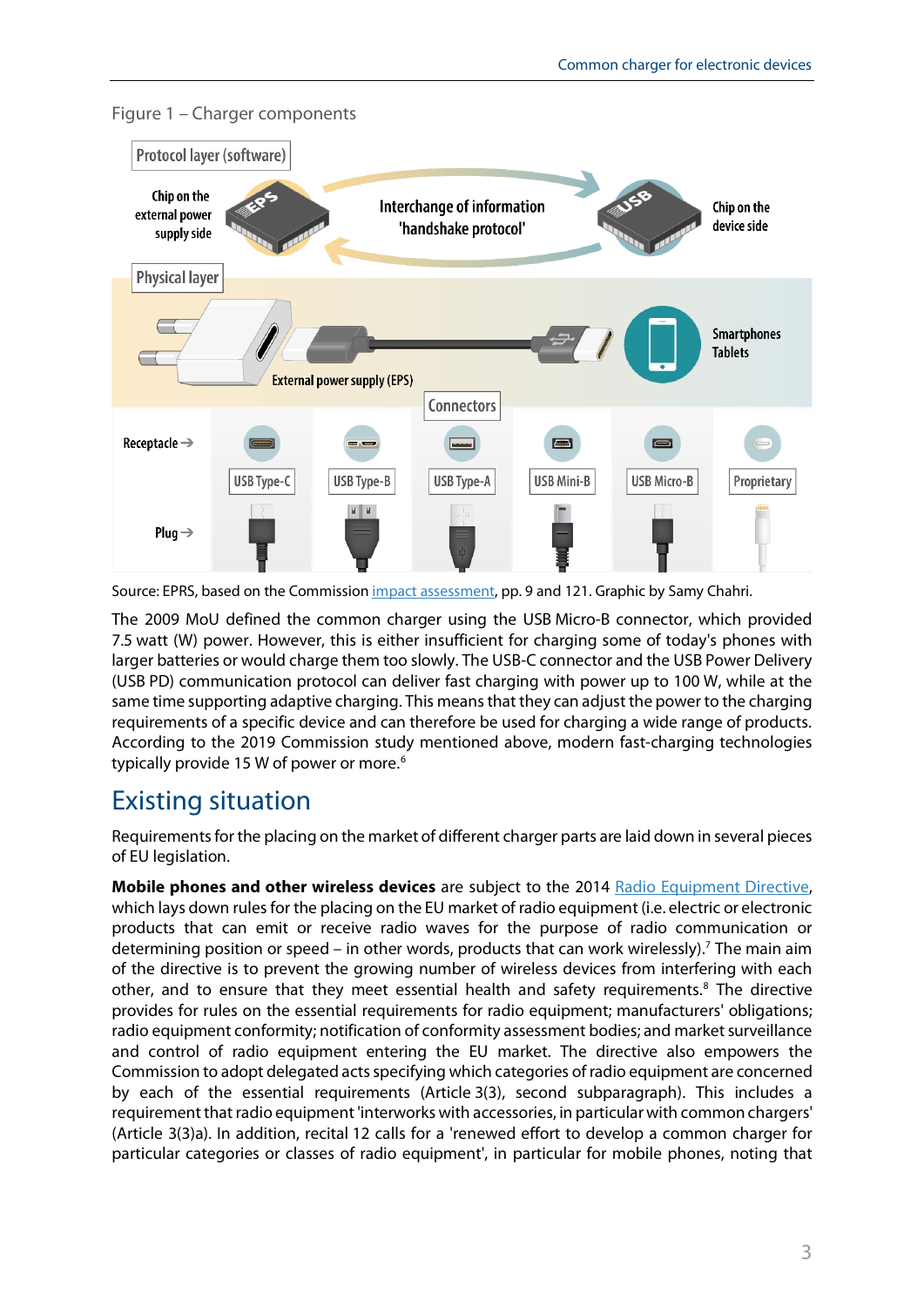'interoperability between radio equipment and accessories such as chargers simplifies the use of radio equipment and reduces unnecessary waste and costs'.

The **external power supply** does not fall under the scope of the Radio Equipment Directive (unless it works wirelessly), but under the 2014 [Low Voltage Directive,](https://eur-lex.europa.eu/legal-content/EN/TXT/?uri=CELEX:32014L0035) which covers health and safety risks of electrical equipment operating with an input or output voltage between 50 and 1000 volts (V) for alternating current, and between 75 and 1500 V for direct current. Rules on eco-design of external power supplies are laid down in [Commission Regulation](https://eur-lex.europa.eu/legal-content/EN/TXT/?uri=uriserv:OJ.L_.2019.272.01.0095.01.ENG) (EU) 2019/1782, in line with the 2009 [Ecodesign Directive,](https://eur-lex.europa.eu/legal-content/EN/ALL/?uri=celex%3A32009L0125) but currently focus on energy efficiency only.

Characteristics of **detachable cables** are not regulated under EU harmonisation legislation. Where safety is concerned, cables intended for consumers therefore fall under the [General Product Safety](https://eur-lex.europa.eu/legal-content/EN/ALL/?uri=celex%3A32001L0095)  [Directive.](https://eur-lex.europa.eu/legal-content/EN/ALL/?uri=celex%3A32001L0095)

## Parliament's starting position

In its [resolution](https://www.europarl.europa.eu/doceo/document/TA-9-2020-0024_EN.html) of 30 January 2020 on a common charger, Parliament called on the Commission to adopt a standard for a common charger 'as a matter of urgency in order to avoid further internal market fragmentation'. It called for either a delegated act or a legislative measure to be adopted at the latest by July 2020. Parliament criticised the Commission for repeatedly postponing the adoption of rules on the common charger, despite the fact that 'for more than 10 years Members of the European Parliament have been demanding a common charger for mobile radio equipment, including mobile phones, tablets, e-book readers, smart cameras, wearable electronics and other small or medium-sized electronic devices'. Parliament noted that the new measure should be scrutinised regularly to take into account technical progress, and should ensure interoperability of different wireless chargers with different mobile radio equipment. Parliament considered that the aims of introducing a common charger would not be achieved without unbundling (meaning the sale of a device without a charger), but that this should be done in a way to avoid potentially higher prices for consumers. It warned that voluntary agreements between industry players, although bringing about substantial improvement, have proved unsuccessful in achieving a common charging solution, and that consumers still have to buy 'different chargers when buying new devices from different sellers, and are obliged to buy a new charger when purchasing a new device from the same seller'.

On 10 February 2021, in it[s resolution](https://www.europarl.europa.eu/doceo/document/TA-9-2021-0040_EN.html) on the new circular economy action plan, Parliament repeated its call for a common charger for smartphones and all small and medium-sized electronic devices to be introduced 'as a matter of urgency'. It said measures should include wireless charging; a 'decoupling strategy that ensures consumers are not obliged to buy new chargers with new devices to allow for greater environmental benefits, cost savings and convenience for consumers'; and informing consumers on relevant features of chargers through harmonised labelling.

Parliament was already a strong advocate for harmonisation of mobile phone chargers in previous terms. During the negotiations leading to the Radio Equipment Directive's adoption, it managed to negotiate the inclusion in the directive of a number of its demands, including: a call for a 'renewed effort to develop a universal charger for particular categories of radio equipment', in particular for mobile phones and the listing of compatibility with a universal charger among the essential requirements for radio equipment.<sup>[9](#page-9-8)</sup>

## Preparation of the proposal

In preparing the proposal, the Commission carried out several consultations: a public consultation; two consumer surveys; a stakeholder survey that included citizens, consumer organisations, Member States and manufacturers; targeted interviews with consumer and environmental organisations, market surveillance authorities, non-governmental organisations, manufacturers and their associations; and meetings of the expert group on radio equipment.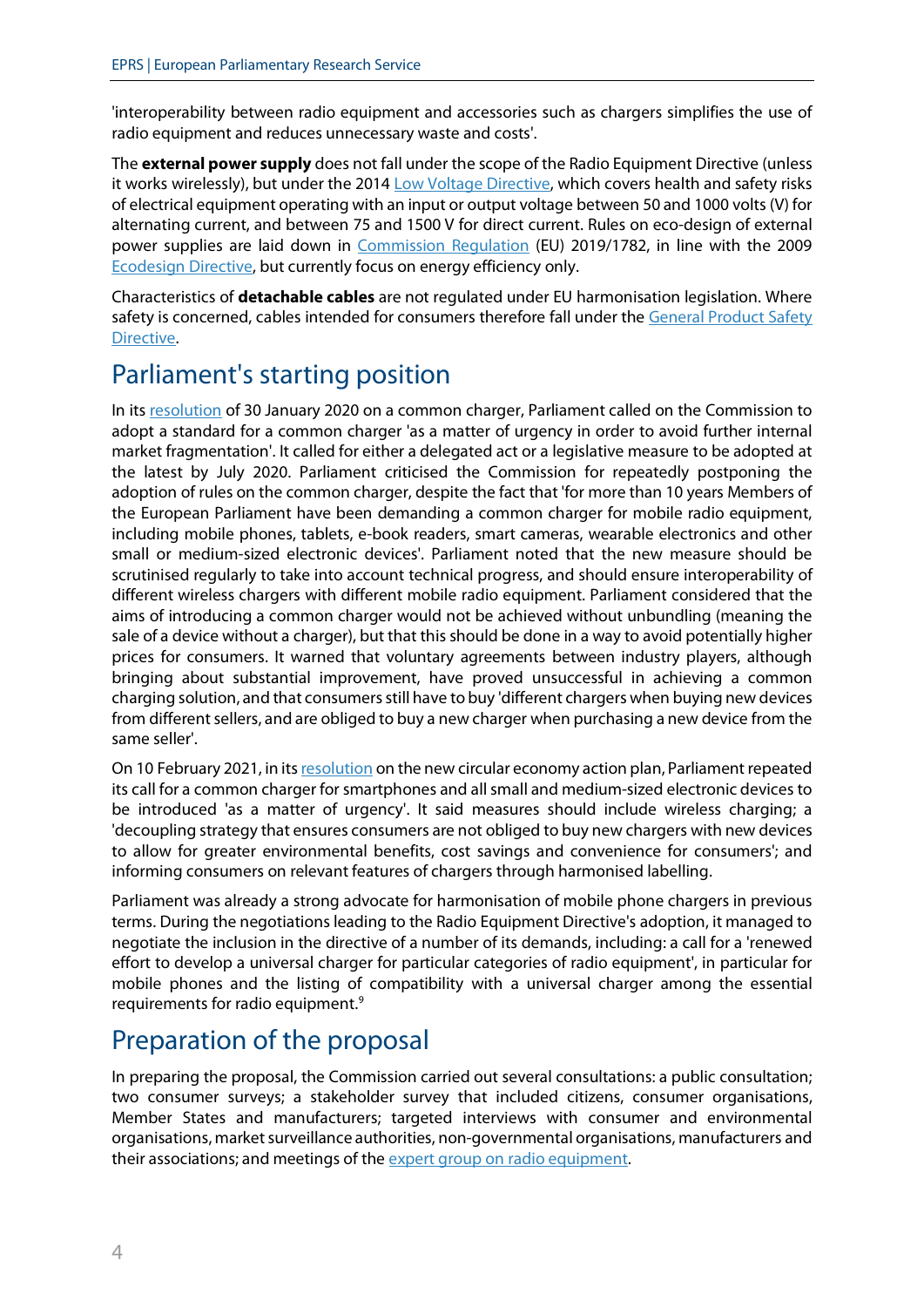Th[e public consultation](https://ec.europa.eu/info/law/better-regulation/have-your-say/initiatives/2020-Common-chargers-for-mobile-phones-and-similar-devices/public-consultation_en) from 14 May to 6 August 2019 received 2 850 responses. An overwhelming majority (96 %) came from EU citizens, with all Member States being represented. Most citizens indicated that they were not satisfied with the current situation: 76 % agreed or strongly agreed that it was a source of inconvenience (because of multiple chargers for different devices taking up space in their homes or generating confusion, or difficulties finding a suitable charger when away from home); 93 % expressed serious concern about the amount of e-waste generated by old chargers; and 80 % stated that unbranded chargers may potentially be unsafe. Conversely, 34 participating businesses and business organisations and associations were generally more satisfied with the current situation: 30 % said different chargers had no environmental impact, and 47 % said they caused no inconvenience, while 56 % indicated that the variety in types of chargers was a positive factor. Nevertheless, 63 % were in favour of mandating a charger standard.[10](#page-9-9)

The 2019 consumer survey included respondents from 10 Member States. It showed that, on average, consumers owned three chargers, of which two were used, and that accumulating chargers at home was the most common way of dealing with old chargers. The 2021 consumer survey showed that consumers were not in favour of unbundling: 61 % said it was very important to find the external power supply in the box (with a further 21 % saying it was quite important), and 71 % said it was very important for them to find the cable (and an additional 17 % saying it was important). $11$ 

In addition, the Commission requested three studies. An [impact assessment study](https://op.europa.eu/en/web/eu-law-and-publications/publication-detail/-/publication/c6fadfea-4641-11ea-b81b-01aa75ed71a1) on harmonising chargers for mobile phones and other compatible devices was published in December 2019. An April 2021 technical [supporting](https://op.europa.eu/en/publication-detail/-/publication/f8c20ee7-1053-11ec-9151-01aa75ed71a1/language-en/format-PDF/source-229340040) study on wireless charging technologies concluded that these technologies were in early stages of development, with no worrying levels of fragmentation, at least in the case of smartphones. Following on from the 2019 study, a June 2021 [impact assessment study](https://op.europa.eu/en/publication-detail/-/publication/90e9a07d-1054-11ec-9151-01aa75ed71a1/language-en/format-PDF/source-229339792) on unbundling of chargers for mobile phones and similar devices found that unbundling would have significant environmental benefits, but would at the same time imply significant financial cost and loss of convenience for consumers. It also noted that unbundling could cause more consumers to buy stand-alone chargers, which are more likely to be counterfeit and unsafe.<sup>[12](#page-9-11)</sup>

All of the above fed into the Commission [impact assessment](https://eur-lex.europa.eu/legal-content/EN/TXT/?uri=CELEX%3A52021SC0245&qid=1634303077723) (with its [executive summary\)](https://eur-lex.europa.eu/legal-content/EN/TXT/?uri=CELEX%3A52021SC0246&qid=1634303130920) accompanying the proposal, which analysed five options. Option 1 would introduce a requirement for a harmonised USB-C receptacle at the device end; option 2 would mandate a communication protocol on the device side only; option 3 would combine mandating the communication protocol and unbundling; option 4 would mandate both the USB-C receptacle and the communication protocol; and option 5 would combine a harmonised receptacle, a harmonised communication protocol and unbundling. The preferred option was option 5, as it was deemed to provide the best balance between benefits for consumers, economic operators and the environment.

An EPR[S initial appraisal](https://www.europarl.europa.eu/thinktank/en/document/EPRS_BRI(2022)699480) of the Commission impact assessment concluded that, while the IA is based on sound evidence, it would have benefited from a more thorough discussion of the impacts on SMEs.

#### The changes the proposal would bring

The proposal for amending the Radio Equipment Directive (RED) contains the following main elements:

У. **Included devices**: new rules would apply to handheld mobile phones, tablets, digital cameras, headphones, headsets, handheld videogame consoles and portable speakers capable of being recharged through wired charging (new annex Ia, part I). The Commission decided not to include laptops or radio-controlled toys, as their charging characteristics significantly differ from mobile phones', while smart watches and fitness bands were excluded for reasons related to, for instance, their size and conditions of use.<sup>[13](#page-9-12)</sup>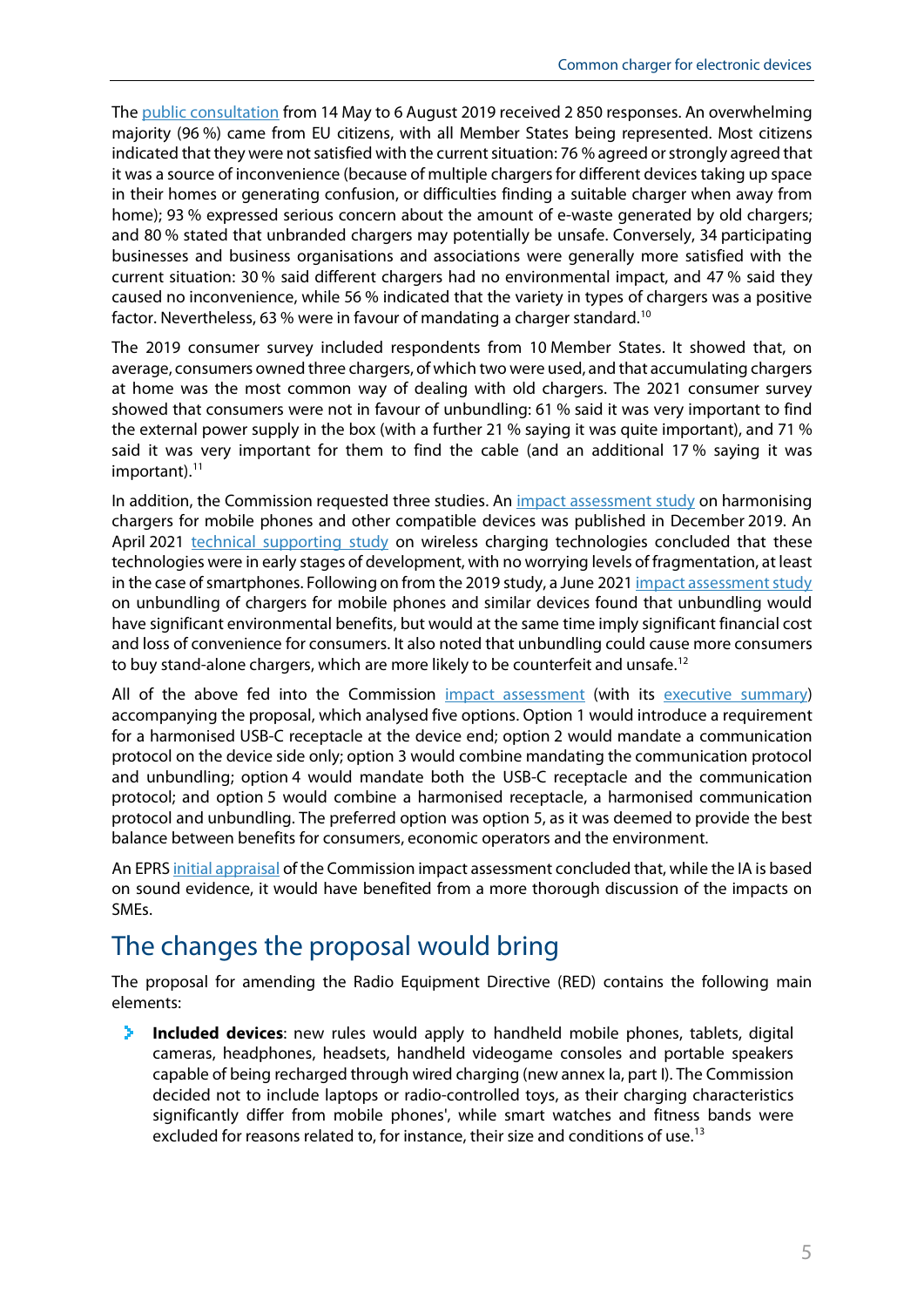- **Device-side connector**: the included devices would have to be equipped with a USB-C У. receptacle on the device side (as described in the European standard EN IEC [62680-1-3:2021\)](https://webstore.iec.ch/publication/66588) and, in cases of charging power lower than 60 watts, be rechargeable with cables that complied with the same standard (new annex Ia, part I).
- **Charging communication protocol**: the devices should incorporate the USB Power Delivery (USB PD) standard (as described in the European standard EN IEC [62680-1-2:2021\)](https://webstore.iec.ch/publication/66589) and ensure that any additional charging protocols allow for full USB PD functionality (new annex Ia, part I).
- **Essential requirements**: Article 3 of the directive would be adapted so that charging interface(s) and charging communication protocol(s) would be considered as essential requirements for the included devices.
- **Wireless charging**: while the technology for wireless charging would not be harmonised, У. the Commission would be empowered to amend annex Ia by delegated acts for future wireless solutions to account for technological progress (new paragraph 4 of Article 3 and amended Article 44 RED), both regarding the categories of devices that are covered and the technical specifications.
- У. **Unbundling of devices and chargers**: whenever end-users are offered the possibility to buy a device with a charging device, they would also have to be offered the possibility to buy it without a charger (new article 3a RED). Cables could still be offered with every device.
- ×. **Information for end-users**: on the packaging or a label, manufacturers would have to provide information on specifications relating to charging capabilities, in line with annex Ia (amended Article 10(8) RED). This includes a description of the wired chargers' power requirements (the text displayed should read: 'The minimum power delivered by charger shall be equal or higher than [xx] watts') and specifications on charging capabilities ('USB PD fast charging' and an indication of any other supported charging protocols).
- **Conformity assessment and market surveillance**: rules would be amended by references to the new essential requirements for the conformity assessment procedures (Article 17(2) RED). Manufacturers would have the choice of which conformity assessment procedures to follow, and would be able to choose the internal product control procedure. References to new essential requirements would also be added to Articles 40 and 43 RED on market surveillance and formal non-compliance.
- **Transposition and application**: Member States would have 12 months to transpose the provisions of the directive into national laws, and would be required to apply those laws from 12 months following that (article 2 of the proposal). The new rules would not apply to devices placed on the market before the date of application.

While the proposal would harmonise the receptacles and communication protocols on the device side, a separate initiative on the **eco-design for the external power supply (EPS)** would harmonise the EPS-side receptacle and the communication protocol. The EPS initiative is included in the Commission's [roadmap](https://ec.europa.eu/info/law/better-regulation/have-your-say/initiatives/12852-Energy-efficiency-and-circular-economy-ecodesign-and-energy-labelling-working-plan-2020-2024_en) for the 2020-2024 eco-design and energy labelling working plan, and is expected to be adopted in time for its requirements to start applying simultaneously with those from the revised Radio Equipment Directive.

#### Advisory committees

The European Economic and Social Committee (EESC) adopted its [opinion](https://dmsearch.eesc.europa.eu/search/public?LANG=EN&k=(documentsource:EESC)(dossiername:INT)(dossiernumber:966)(documentlanguage:EN)) on 8 December 2021 (rapporteur: Christophe Lefèvre, Workers – Group II, France). The EESC recommends that the obligation to work with a standardised charger be extended to all radio, electronic, connected and rechargeable devices, including laptops, and that buses, aeroplanes, shopping centres, conference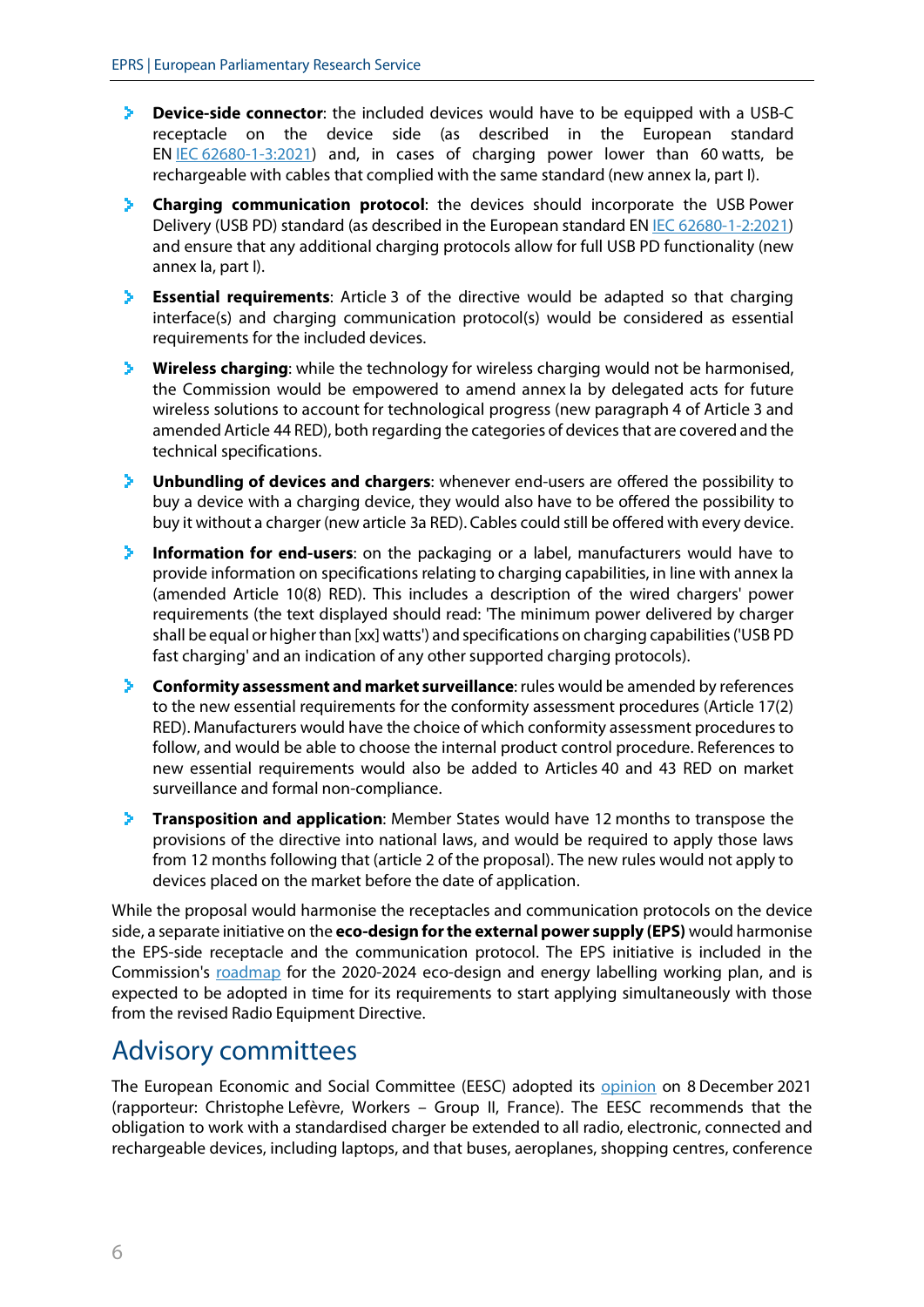rooms and other public spaces in future be equipped with ultra-fast chargers. It also called on the Commission to encourage consumers only to purchase devices with a USB-C interface in future.

The European Committee of the Regions (CoR) is not expected to issue an opinion.

#### National parliaments

The [deadline](https://secure.ipex.eu/IPEXL-WEB/document/COM-2021-547) for the submission of reasoned opinions on the grounds of subsidiarity was 19 November 2021. No subsidiarity concerns were raised.

#### Stakeholder views<sup>[14](#page-9-13)</sup>

During the public consultation, the European Consumer Organisation [\(BEUC\)](https://ec.europa.eu/info/law/better-regulation/have-your-say/initiatives/2020-Standard-chargers-for-mobile-phones/F18102_en) advocated the mandatory introduction of a universal charger that would work with many different appliances, as it considers that having a different charger for each device is inconvenient and contributes to e-waste generation. BEUC warned that currently consumers do not have financial incentives to purchase only the product without the charger, and that 'purchasing a single charger comes on average at a higher price than when it is delivered with the product'. BEUC called on the Commission to work with manufacturers and retailers to adopt different marketing models in this regard.

[ANEC,](https://www.anec.eu/images/Publications/press-releases/ANEC-PR-2021-PRL-006.pdf) the organisation that represents consumers in the process of adopting EU standards, said consumers should have the choice of whether to buy a new charger with new devices, and should be informed about the possibility of using a charger they already have at the moment of sale. While welcoming the Commission's proposal, ANEC noted that the legislation should also introduce harmonised wireless charging systems; a 'consistent and common design' of chargers to help consumers with disabilities and older consumers identify the right charger and use it properly; and strong market surveillance provisions to ensure that unsafe chargers are taken off the market.

The European Electronics Recyclers Association [\(EERA\)](https://ec.europa.eu/info/law/better-regulation/have-your-say/initiatives/2020-Standard-chargers-for-mobile-phones/F15982_en) considered the harmonisation of chargers to be a great opportunity for re-use, repair and re-manufacturing of chargers, and suggested widening the scope for the harmonisation of chargers. EERA stated that increased resource efficiency and recycling could be achieved if all chargers were made of the same material. For instance, 'one type of plastic with one type of flame retardant would increase the possibility for material recycling significantly'.

Industry associations were more likely to prefer non-regulatory measures. [Digital Europe](https://ec.europa.eu/info/law/better-regulation/have-your-say/initiatives/2020-Standard-chargers-for-mobile-phones/F18095_en) favoured a voluntary approach, especially on unbundling of chargers. It considered that 'mandating a limitation of the available charging solutions, in particular on the device side rather than on the charging block, would neither be suitable nor necessary to achieve interoperability, waste reduction and greater consumer convenience'. It also noted that a regulatory option would risk stifling innovation.

Mobile & Wireless Forum [\(MWF\)](https://ec.europa.eu/info/law/better-regulation/have-your-say/initiatives/2020-Standard-chargers-for-mobile-phones/F18063_en), an international association of companies with an interest in mobile and wireless communications including the evolution to 5G and the internet of things (IoT), noted that the voluntary approach has so far produced positive results. It favoured allowing gradual migration from USB Micro-B to USB-C, as it would be good for consumer convenience and avoiding e-waste. MWF expressed concerns that mandating a universal charger and unbundling could lead to an increase in the volume of unsafe, substandard and counterfeit chargers on the market.

The Apps Association ( $\angle$ ACT), which represents more than 5 000 small and medium-sized application developers and connected device companies, called on the Commission to avoid applying technology-specific common charging requirements. It noted that 'device space is at an absolute premium for any hardware designer' and that prescribing the technology at charging ports 'would disrupt the ability to design these IoT devices in the most efficient way'. ACT said this could be especially detrimental to small business innovators, and warned of a risk of 'locking in certain charging technology that is already being surpassed by more efficient and innovative solutions'.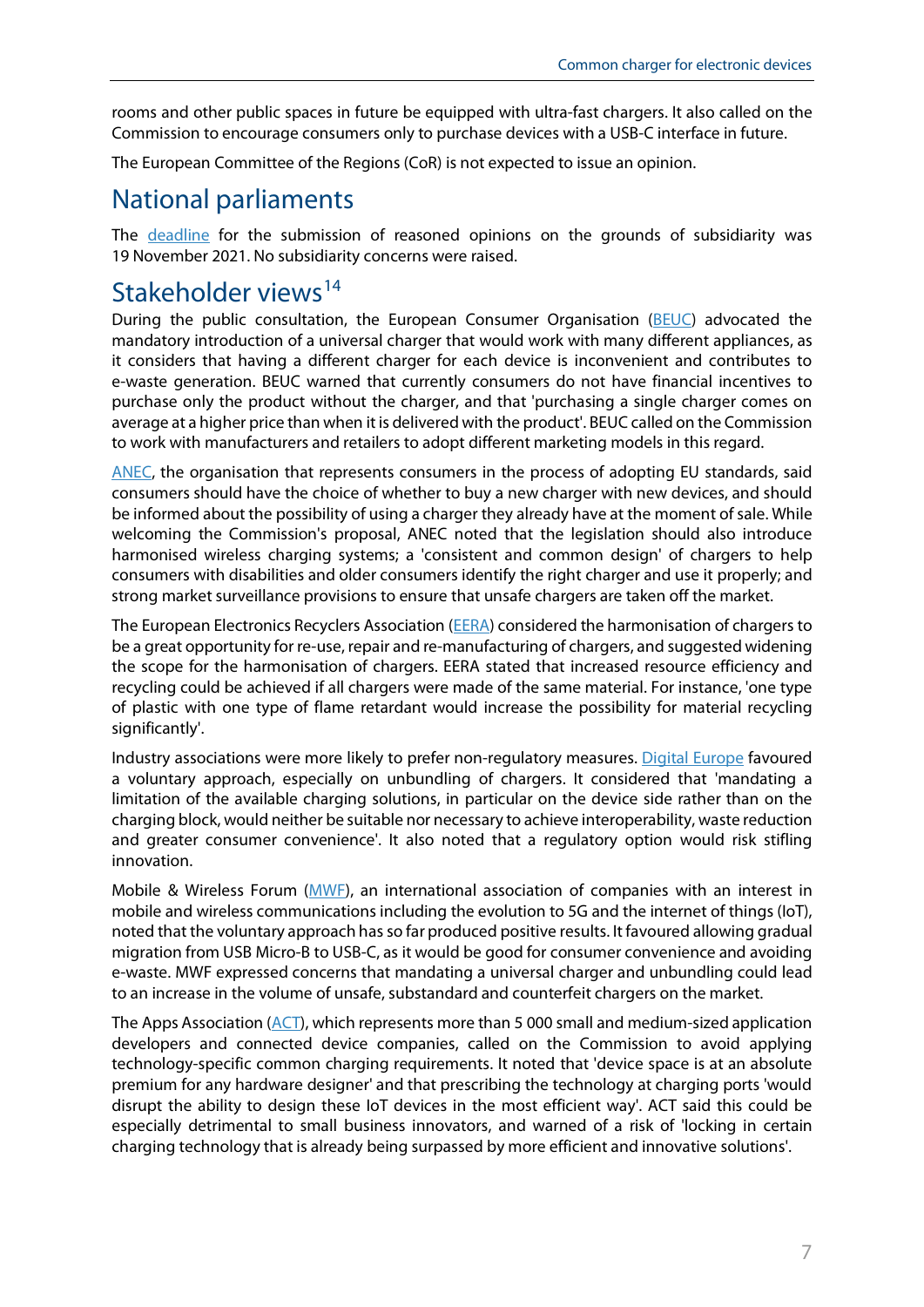[Apple,](https://ec.europa.eu/info/law/better-regulation/have-your-say/initiatives/2020-Standard-chargers-for-mobile-phones/F18119_en) which uses a proprietary device-side connector for its mobile phones, warned that proposals to prescribe the type of connector would 'freeze innovation', and be 'bad' for the environment and 'unnecessarily disruptive' to consumers. Apple stated that a billion of its devices and associated accessories with a Lightning connector would require external adaptors or be rendered obsolete, thus generating a huge volume of electronic waste and inconveniencing consumers.

#### Legislative process

In the Council, examination of the file took place in the working party on technical harmonisation. On 26 January 2022, the Council's Permanent Representatives Committee (Coreper) approved a [negotiating mandate](https://data.consilium.europa.eu/doc/document/ST-5456-2022-INIT/x/pdf) for the French Presidency to start negotiations with the Parliament. The mandate, which seeks to improve consumer information and conditions for the delegation of powers to the Commission, has the following elements:

- **Pictogram indicating unbundling**: information on whether or not a charger is included with a device would have to be displayed in a graphic form using a pictogram, which is described in a new part III of annex Ia. The pictogram does not include any text as the Member States insisted on making it linguistically neutral. The pictogram would have to be printed on the packaging or attached on the packaging as a sticker. It would also have to be displayed close to the price indication in both offline and online shops (article 3a RED).
- **Label on charging capabilities and compatible charging devices**: in addition to being included in the user manual, information on charging capabilities and compatible charging devices would also have to be displayed on a label, also without text, which is laid out in a new part IV of annex Ia. The label would have to be printed on the packaging; attached on the packaging or on the device as a sticker; or, if the size or nature of the device do not allow this, it could be printed as a separate document. In shops, the label would have to be displayed close to the price indication (Article 10(8) RED).
- **New obligations for importers and distributors**: the obligation to display the label and the pictogram close to the price indication would also apply to importers (Article 12(4)) and distributors (Article 13(2) RED).
- **Delegation of powers**: When preparing the delegated acts on the devices covered and wireless charging, the Commission would be required to take into account the degree of market acceptance of the technical specifications under consideration, the resulting consumer convenience and the extent of the reduction of environmental waste and market fragmentation that can be expected from such technical specifications. In exceptional cases, the Commission would be able to reference standards other than European and international standards (recital 9, Article 3(4) RED). The directive would explicitly mention that the Commission is to consult experts designated by each Member State when preparing the delegated acts (Article 44 RED).
- **Date of application**: Member States would be required to apply the new provisions a year later than proposed by the Commission (article 2 of the proposal).

In the European Parliament, the file has been referred to the Committee on the Internal Market and Consumer Protection (IMCO). Alex Agius Saliba (S&D, Malta) was appointed rapporteur. On 11 January 2022, the rapporteur put forward his [draft report.](https://www.europarl.europa.eu/doceo/document/IMCO-PR-702975_EN.html) The committee adopted its [report](https://www.europarl.europa.eu/doceo/document/A-9-2022-0129_EN.html) on 20 April 2022, with the following elements:

э. **Included devices**: a larger range of small and medium-sized devices with power delivery up to 100 watts would be included under the scope of the directive, including e-readers, lowpowered laptops, keyboards, mice, earbuds, screens, printers, portable navigations, smart watches, personal care devices and electronic toys (annex Ia Part I RED). Some products, such as smart watches, health trackers and personal care devices, could be exempted if they are too small to have a USB Type-C receptacle. By the end of 2026, the Commission would be required to assess and include other devices that can be charged with the USB Type-C under the scope of the directive.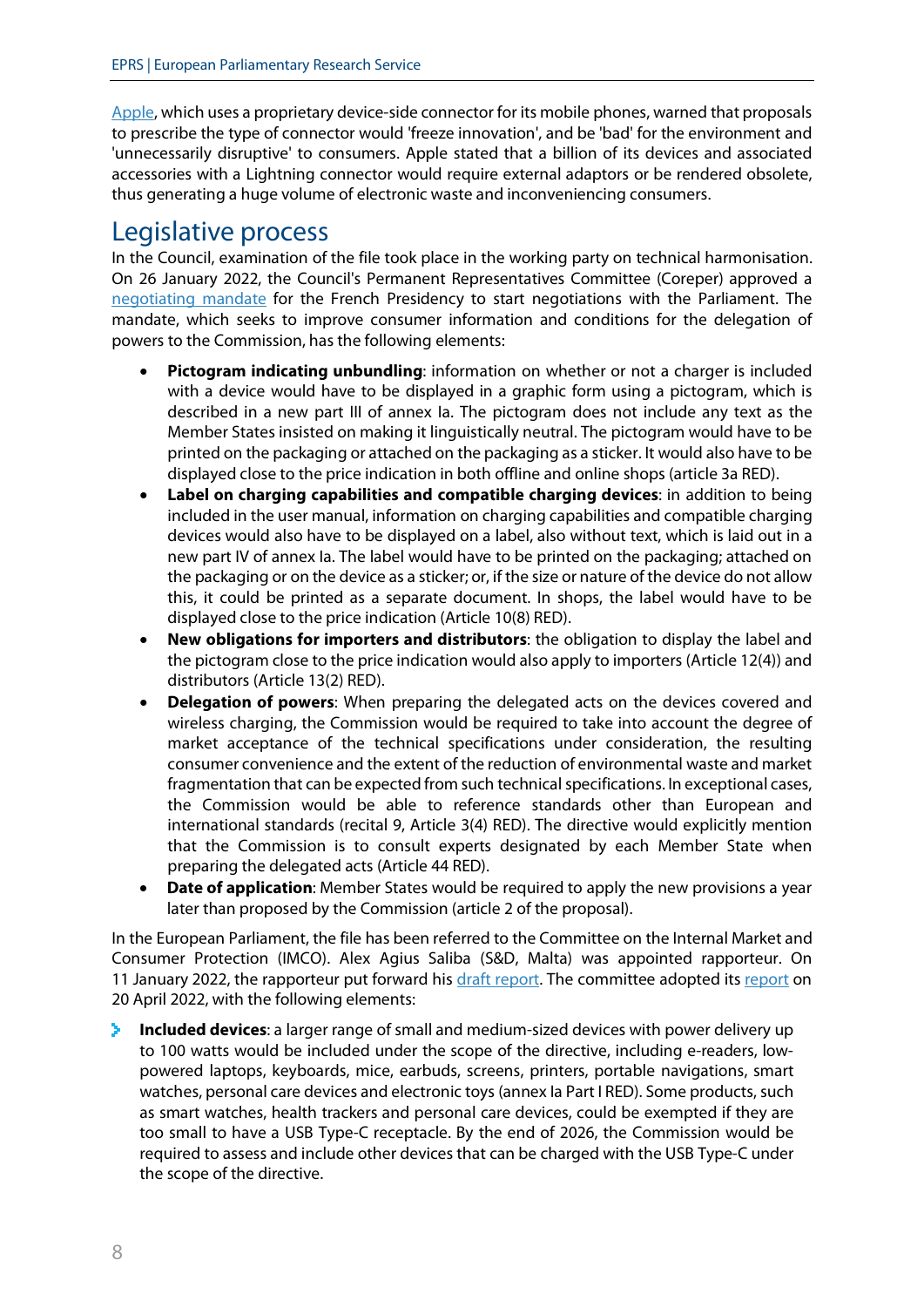- **Devices that cannot be charged by USB Type-C**: by the end of 2028, the Commission would be required to come up with a harmonised technical solution for wired charging for devices that cannot be charged with the USB Type-C, with application starting in 2030. Should the Commission fail to do so, it would be required to justify the decision not to do so to the Parliament and Council.
- **Wireless charging**: by the end of 2026, the Commission would be required to adopt delegated acts harmonising wireless-charging solutions. This should be preceded by the Commission's assessment on the wireless charging technologies available on the market to ensure that devices can be charged quickly and in an energy efficient and safe way (article 3(4) RED).
- **Requiar updates**: the Commission would be required to requiarly review and amend requirements for wired and wireless charging, 'in line with scientific and technological progress, consumer convenience and environmental developments' (article 3(4)4a RED).
- **Label on charging characteristics**: an easily legible, accessible and understandable label with information on the charging capabilities of a particular device would have to be placed in a prominent position on the packaging; affixed on those devices that are sold without packaging; displayed on instructions for use; and clearly visible to the end-user before purchase, including online. The label, whose characteristics are specified in part IIb of annex Ia, would specify the minimum and maximum power required to charge a device. Member States would be able to require that the label has to be written in a language easily understandable to consumers on their territory (article 10(8)3a RED).
- **Unbundling graphic**: a new graphic indicating whether a charging device is included with the device would also have to be placed in a prominent position on the packaging; attached to the device if there is no packaging; and be clearly visible before purchase, including online. The characteristics of the graphic are specified in part IIa of annex Ia. Member States would be able to lay down rules on the language of the graphic (article 10(8)3b RED).
- **Market surveillance**: the relevant market surveillance authorities would be required to perform specific checks on information requirements, including the new label and graphic, as well as checks about compliance with the provisions on unbundling and applicable safety and interoperability requirements(Articles 40 and 43 RED). The directive would also explicitly mention the obligations regarding the displaying of the new label and the graphic for different economic operators.
- **Reporting**: the Commission would be required to report to the Parliament and Council on the application of the directive regarding new charging technologies every three years, starting from three years after the date of entry into force of the directive (article 47(2a) RED). By the same date, it would also be required to report on the impact of the possibility to acquire devices without any charging device and cable (article 3a(1) RED).
- **Transposition and application**: the date of transposition and of application would be shortened, so the new provisions would apply 12 months earlier than proposed by the Commission (article 2(1) of the proposal).

On 4 May 2022, Parliament endorsed the mandate for negotiations with the Council based on the IMCO report. The first trilogue meeting took place on 10 May 2022.

#### EUROPEAN PARLIAMENT SUPPORTING ANALYSIS

Sabbati G., [Living in the EU: Circular economy,](https://www.europarl.europa.eu/thinktank/en/document.html?reference=EPRS_ATA(2021)659391) EPRS, European Parliament, March 2021. Dalli H., Common chargers - Revision of the Radio Equipment Directive, EPRS, Initial Appraisal of the Commission Impact Assessment, February 2022.